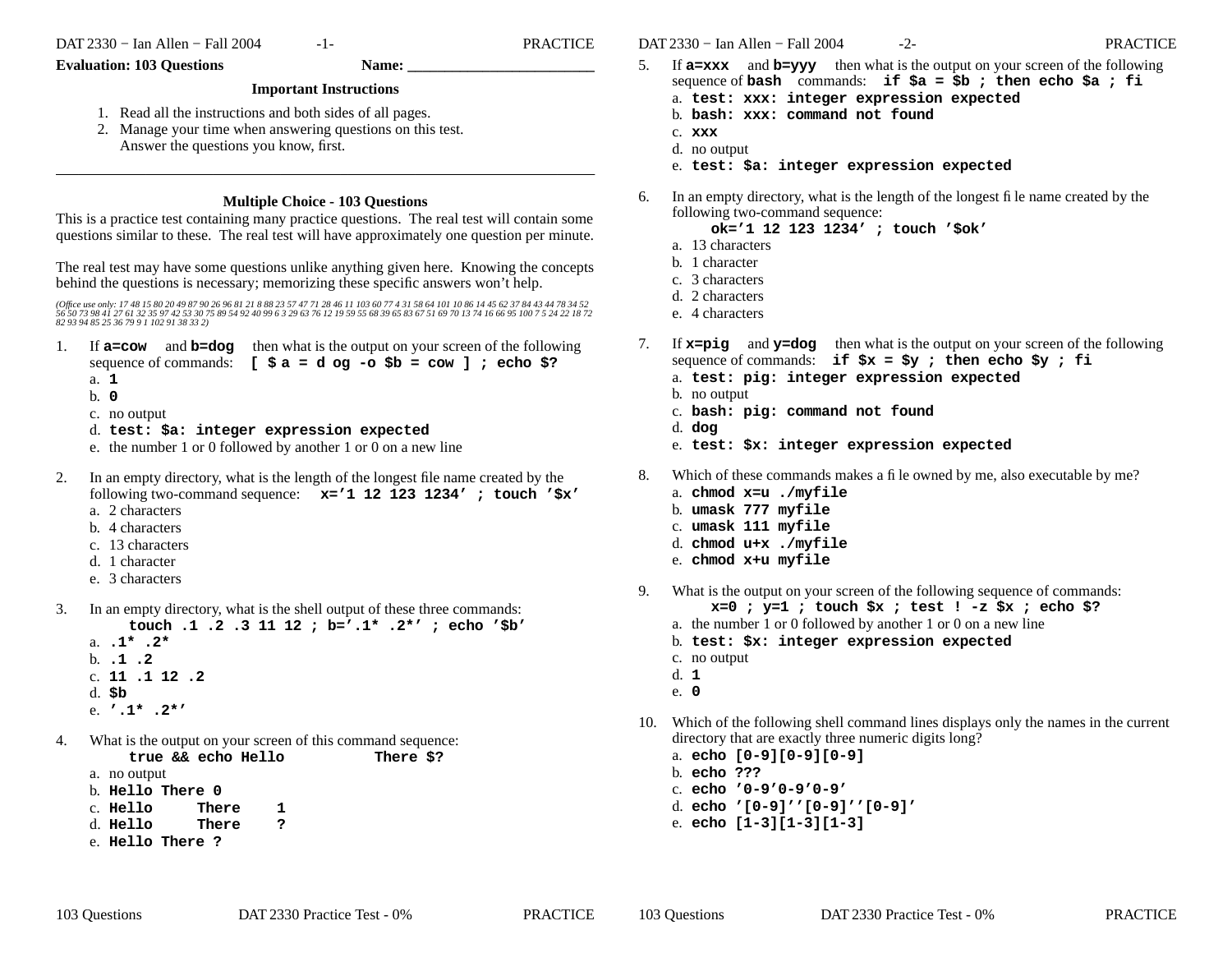DAT 2330 − Ian Allen − Fall 2004 -3- PRACTICE

- 11. What is the output on your screen of this command sequence: **false && echo "hello there \$?"** a. **hello there 0**
	- b. no output
	- **1**
	- c. **hello there**d. **hello there 1**
	- e. **hello there**there 0
- 12. If my current working directory is **/home** , and my home directory is **/home/me** , which of the of the following commands copies the Unix password file into my home directory under the name **foo** ?
	- a. **cp me/../../etc/passwd me/foo**
	- b. **cp ./me/../etc/passwd ../home/me/foo**
	- c. **cp ../home/me/../etc/passwd ./me/./foo**
	- d. **cp ../etc/passwd ../me/foo**
	- e. **cp ../../etc/passwd /me/foo**
- 13. If /etc/passwd is a file name, which of the following pathnames always leads to the same file?
	- a. **/etc/passwd/.**
	- b. **/etc/passwd/../..**
	- c. **/../etc/passwd**
	- d. **./etc/passwd**
	- e. **/etc/../../passwd**
- 14. If directory **/dir** contains these three four-character file names: **.123** , **.124** , **.???** , then what is the output on your screen of the following command line: **echo /dir/????**
	- a. **/dir/.123 /dir/.124 /dir/.???**
	- b. **/dir/.123 /dir/.124**
	- c. no output
	- d. **/dir/????**
	- e. **echo: /dir/????: No such file or directory**
- 15. Which command line below allows programs in the current directory to execute without preceding the names with **./** ?
	- a. **\$PATH=.:\$HOME:/usr/bin**
	- b. **PATH=/usr/bin:\$HOME:.**
	- c. **PATH=/usr/bin/.:\$HOME**
	- d. **\$PATH=/usr/bin:./\$HOME**
	- e. **PATH=./\$HOME:/usr/bin**
- 16. If the file **pig** contained the word **foo** , what would be the output on your screen of this two command sequence:

**PATH=/etc/passwd:/bin/ls:/bin/cat ; /bin/ls pig**

- a. **bash: /bin/ls: command not found**
- b. **pig**
- c. **foo**
- d. **/bin/ls: pig: No such file or directory**
- e. no output

DAT 2330 − Ian Allen − Fall 2004 -4- PRACTICE

- 17. What is the output of this two-command sequence: **cd /bin && echo "echo \$(pwd)"**
	- a. **echo \$(pwd)**
	- b. no output
	- c. **echo 0pwd)** d. **/bin**
	- e. **echo /bin**
- 18. What is the output on your screen of this sequence of three shell commands: **umask 762 ; touch newfile ; ls -l newfile**
	- a. **-rw-rw--w- 1 me me 0 Oct 1 1:12 newfile**b. **-rwxrw--w- 1 me me 0 Oct 1 1:12 newfile**c. **------xr-x 1 me me 0 Oct 1 1:12 newfile**d. **--------wx 1 me me 0 Oct 1 1:12 newfile**e. **-------r-- 1 me me 0 Oct 1 1:12 newfile**
- 19. What is the output on your screen of the following sequence of commands: **x=cow ; y=dog ; test -z \$x ; echo \$?**
	- a. **0**
	- b. **test: \$x: integer expression expected**
	- c. **1**
	- d. the number 0 or 1 followed by another 0 or 1 on a new line
	- e. no output
- 20. What is the **bash** shell output of this two-command sequence: **cd /etc/passwd && echo "in \$(pwd)"**
	- a. **bash: cd: /etc/passwd: Not a directory**
	- b. **in 0pwd)**
	- c. **in \$(pwd)**
	- d. no output
	- e. **in /etc**
- 21. If file **foo** contains nine lines, each of which is the one-digit line number of the line in the file (**<sup>1</sup>** through **9** ), what is the output on your screen of this command: **cat foo foo | sort -r | head -5 | tail -1**
	- a. **6**
	- b. **5**
	- c. **8**
	- d. **7**
	- e. **9**

22. Select the correct **bash** shell order of command line processing:

- a. aliases, redirection, variables, globs
- b. redirection, aliases, globs, variables
- c. aliases, variables, redirection, globs
- d. aliases, globs, variables, redirection
- e. aliases, variables, globs, redirection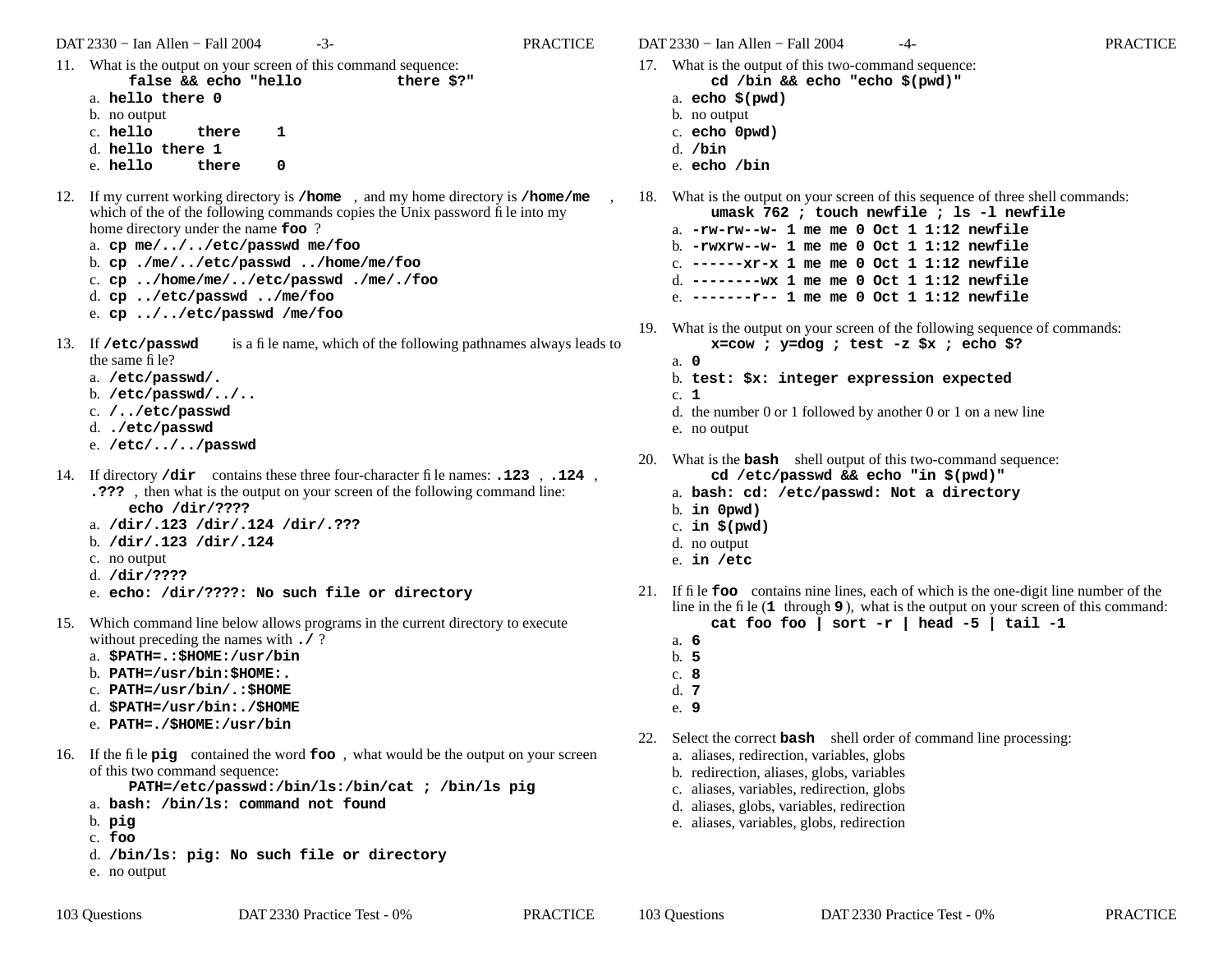DAT 2330 − Ian Allen − Fall 2004 -5- FRACTICE

23. What is the output on your screen of this two-command sequence if run in a directory containing 765 files with names that are all the numbers from **<sup>1</sup>** to **<sup>765</sup>** inclusive: **foo="\*" ; echo \$foo** a. all the file names that start with an asterisk ('**\*** ') b. an asterisk ('**\*** ') and the file names **<sup>1</sup>** through **<sup>765</sup>** c. **\$foo** d. **\***e. the file names **1** through **<sup>765</sup>**

- 24. Which command sequence below always outputs just the date only if the first argument is either a file or a directory?
	- a. **if [ "-f \$1" || "-d \$1" ]; then date ; fi** b. **if [ -f -o -d "\$1" ]; then date ; fi** c. **if [ -f "\$1" -o -d "\$1" ]; then date ; fi** d. **if [ -f || -d "\$1" ]; then date ; fi** e. **if [ "\$1" -eq -f -o "\$1" -eq -d ]; then date ; fi**
- 25. Which command sequence correctly compares the two numbers and prints **OK** ?
	- a. **if ( let 4 > 3 ) ; then echo OK ; fi** b. **if [ 4 -gt 3 ] ; then echo OK ; fi** c. **if [ 4 > 3 ] ; then echo OK ; fi** d. **if [ ! 4 <= 3 ] ; then echo OK ; fi** e. **if ( ! 4 < 3 ) ; then echo OK ; fi**
- 26. What is the output on your screen of the following sequence of commands: **a=sky ; touch \$a ; test -z \$a ; echo \$?**
	- a. **0**
	- b. **sky**
	- c. no output
	- d. **test: \$a: integer expression expected** e. **1**
- 27. What is the output on your screen of this two-command sequence if run in a directory containing 123 files with names that are all the numbers from **<sup>1</sup>** to **<sup>123</sup>** inclusive: **bat="\*" ; echo "\$bat"**
	- a. **"\$bat"**
	- b. the file names **1** through **<sup>123</sup>**
	- c. **\***
	- d. **\$bat**

e. the file names **1** through **<sup>123</sup>** , surrounded by quotes

28. If <sup>a</sup> shell script named **foo** contains the line:

**if [ '\$1' = "\$2" ] ; then echo SAME ; fi** then which of the following command lines will produce **SAME** as output? a. **./foo 1 "\$1"** b. **./foo bar '\$1'** c. **./foo 'bar' "bar"** d. **./foo bar 'bar'**

e. **./foo \$1 \$1**

DAT 2330 − Ian Allen − Fall 2004 -6- C- PRACTICE

- 29. Which line below passes three *separate* arguments to the **sort** command when placed inside a shell script named **foo** invoked by the command line:
	- **./foo 111 222 333** a. **sort "\$#"**
	- b. **sort "\$\*"**
	- c. **sort "\$@"**
	- d. **sort "\$? \$? \$?"**
	- e. **sort "\$1 \$2 \$3"**
- 30. If file **foo** contains nine lines, each of which is the one-digit line number of the line in the file (**<sup>1</sup>** through **9** ), what is the output on your screen of this command: **cat foo foo | cat | tail -5 | head -1**
	- a. **8**b. **6**
	- c. **9**
	- d. **7**
	- e. **5**
- 31. If file **/a** contains 40 lines, and file **/b** contains 60 lines, then how many lines are output by this command: **sort /a /b | cat /a | cat /b**
	- a. **100**
	- b. **160**
	- c. **200**
	- d. **60**e. **40**
		-
- 32. If variable **mt** might contain nothing (a null value defined but empty), which command sequence correctly tests for this and prints **OK** ?
	- a. **if [ "\$mt" = "" ] ; then echo OK ; fi**
	- b. **if [ ''\$mt'' = '''' ] ; then echo OK ; fi**
	- c. **if [ "\$mt" = \* ] ; then echo OK ; fi**
	- d. **if [ \$mt -eq "" ] ; then echo OK ; fi**
	- e. **if [ \$mt -eq : ] ; then echo OK ; fi**
- 33. What is the shell output of this two-command sequence: **cd /home/alleni || echo "In \$(pwd)"**
	- a. **In /home/alleni**
	- b. **In 0pwd)**
	- c. **In \$(pwd)**
	- d. no output
	- e. **"In \$(pwd)"**
- 34. If **/bin/pig** is a program that outputs **hi** and **/usr/bin/pig** is a program that outputs **foo** what is the output on your screen of this shell command sequence: **PATH=/etc:/usr/bin:/bin ; pig**
	- a. **foo**
	- b. **hi** followed by **mom**
	- c. **foo** followed by **hi**
	- d. **hi**
	- e. **bash: pig: command not found**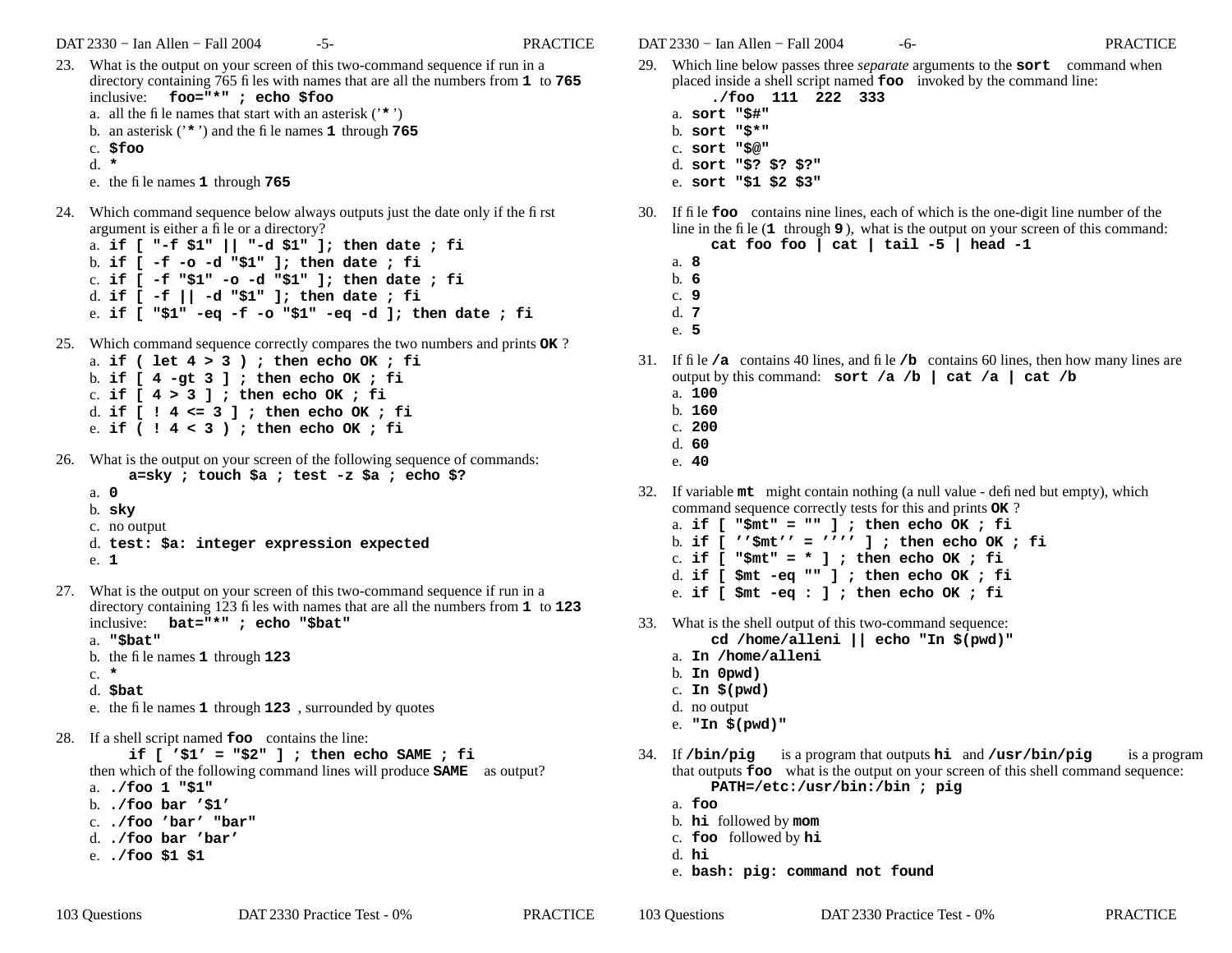DAT 2330 − Ian Allen − Fall 2004 -7- PRACTICE

- 35. What is the output on your screen of the following sequence of commands: **echo hi >wc ; wc wc >hi ; cat hi**
	- a. **112w c**
	- b. no output
	- c. **hi**
	- d. **113w c**
	- e. **000w c**
- 36. What is the output on your screen of the following sequence of commands: **false && echo "foo bar \$?"**
	- a. **foo bar 1**
	- b. **foo barbar** 0
	- c. **foo bar 0**d. **foo bar1**
	- e. no output
- 37. Which of these statements is true?
	- a. Either single or double quotes will stop shell glob (wildcard) patterns from expanding.
	- b. Typing **./script** and **bash script** always give identical results.
	- c. If **/p** is an empty directory, **ls /p/.\*** produces an error message.
	- d. The **ls dir** command looks up the directory argument **dir** in your **\$PATH** .
	- e. If **/q** is an empty directory, **echo /q/.\*** produces an error message.
- 38. What is the shell output of this two-command sequence:

**cd /home/alleni && echo "In \$(pwd)"**

- a. **In 0pwd)**
- b. **In \$(pwd)**
- c. no output
- d. **In /home/alleni**
- e. **"In \$(pwd)"**
- 39. Which command sequence below always outputs just the date only if the first argument is either readable or executable?
	- a. **if [ -r || -x "\$1" ]; then date ; fi** b. **if [ -r -o -x "\$1" ]; then date ; fi** c. **if [ -r "\$1" -o -x "\$1" ]; then date ; fi** d. **if [ "-r \$1" || "-x \$1" ]; then date ; fi** e. **if [ "\$1" -eq -r -o "\$1" -eq -x ]; then date ; fi**
- 40. What is the output on your screen of the following sequence of commands: **a=cow ; b=dog ; touch \$a ; test -z \$a ; echo \$?**
	- a. no output
	- b. **test: \$a: integer expression expected**
	- c. **0**d. the number 1 or 0 followed by another 1 or 0 on a new line
	- e. **1**

DAT 2330 − Ian Allen − Fall 2004 -8- PRACTICE

- 41. If **foo** is a script containing the line **TERM=linux ; export TERM** , what is the output on your screen of the following sequence of commands:
	- **TERM=vt100 ; ./foo ; echo "\$TERM"**
	- a. **foo**
	- b. **vt100**
	- c. **TERM**
	- d. **linux**e. **\$TERM**
- 42. Which command line below does not show any lines from inside the file **dog** ?
	- a. **ls dog**
	- b. **tail dog**
	- c. **more dog**
	- d. **head dog**
	- e. **less dog**
- 43. In an empty directory, what is the length of the longest file name created by the following two-command sequence:
	- **var='1 12 123 1234 12345' ; touch '\$var'**
	- a. 1 character
	- b. 13 characters
	- c. 3 characters
	- d. 2 characters
	- e. 4 characters
- 44. Which of the following statements is true about this shell command line: **>foo file bar haven**
	- a. Error: The command name is missing from the command line.
	- b. The command **file** sees two arguments.
	- c. The command **foo** sees three arguments.
	- d. The command **foo** sees only two arguments
	- e. The command **file** sees three arguments.
- 45. Which Unix command sequence deletes a directory and everything inside it?
	- a. **rm -all dir**
	- b. **rmdir -all dir**
	- c. **deltree -all dir**
	- d. **rmdir -r dir**
	- e. **rm -r dir**
- 46. A shell script named **foo** is executed as follows: **./foo 1 2 "3 4" 5** Inside the script is the line: **echo "\$3"** What is the output on your screen from this line?
	- a. **234**
	- b. **"3**
	- c. **3 4**
	- d. **\$3** e. **123**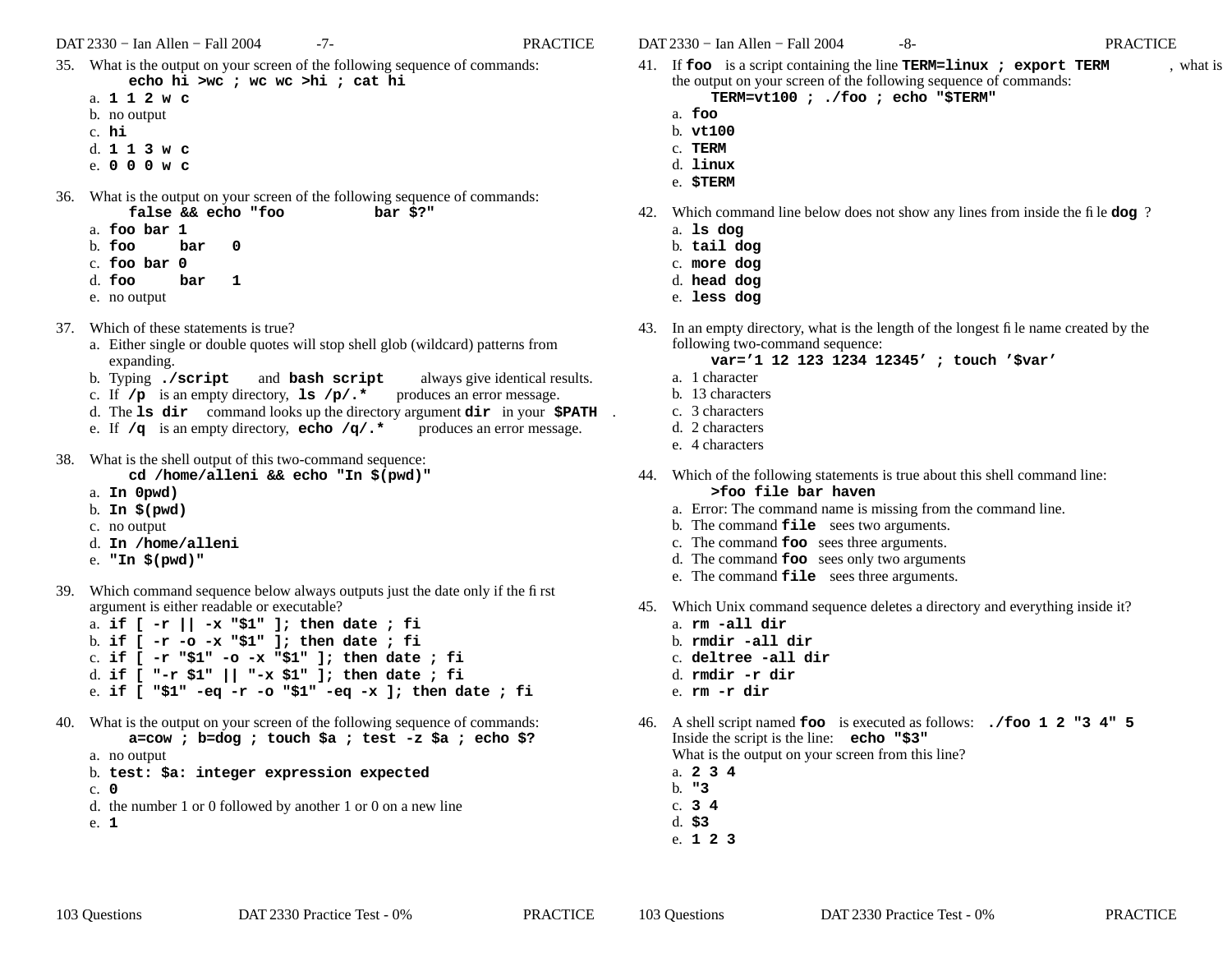DAT 2330 − Ian Allen − Fall 2004 -9- PRACTICE

- 47. What is the output on your screen of the following sequence of commands: **a=cow ; touch \$a ; test -z \$a ; echo \$?**
	- a. **0**
	- b. **test: \$a: integer expression expected**
	- c. **1**
	- d. no output
	- e. the number 1 or 0 followed by another 1 or 0 on a new line
- 48. If **bar** is an executable script containing the line **foo=dog** then what is the output on your screen of this sequence of three commands:
	- **foo=cat ; ./bar ; echo "the '\$foo' ate"**
	- a. **the 'foo' ate**
	- b. **the 'dog' ate**
	- c. **the 'cat' ate**
	- d. **the \$foo ate**
	- e. **the '\$foo' ate**
- 49. What is the output on your screen of the following sequence of commands:
	- **x=cow ; y=dog ; touch \$x ; test -z \$x ; echo \$?**
	- a. **0**
	- b. **1**
	- c. **test: \$x: integer expression expected**
	- d. no output
	- e. the number 0 or 1 followed by another 0 or 1 on a new line
- 50. What is the output on your screen of the following sequence of commands: **i=0 ; test \$i = 00 ; echo \$?**
	- a. **1**
		-
	- b. no output
	- c. **0**
	- d. the number 0 or 1 followed by another 0 or 1 on a new line
	- e. **test: \$i: integer expression expected**
- 51. In an empty directory, what is the output on your screen of this three-command sequence: **touch aa .a ab .b .c ; x='.a\* .b\*' ; echo '\$x'**
	- a. **aa .a ab .b**
	- b. **.a\* .b\***
	- c. **\$x**
	- d. **.a .b**
	- e. **'.a\* .b\*'**
- 52. Which of these statements is true?
	- a. If **/x** is an empty directory, **sort /x/\*** produces an error message.
	- b. Only single quotes are strong enough to stop shell glob (wildcard) patterns from expanding.
	- c. If **/y** is an empty directory, **echo /y/\*** produces an error message.
	- d. Typing **./script** and **bash script** always give identical results.
	- e. The **cat food** command looks up the file name argument **food** in your **\$PATH** .
- DAT 2330 − Ian Allen − Fall 2004 -10- PRACTICE
- 
- 53. Given my directory **dir** and my file **dir/foo** owned by me, which permissions allow me to delete the file **dir/foo** from the directory, but not change the content (data) in the file? a. Permissions **300** on directory **dir** and **500** on file **dir/foo** . b. Permissions **300** on directory **dir** and **300** on file **dir/foo** . c. Permissions **100** on directory **dir** and **100** on file **dir/foo** .
	- d. Permissions **500** on directory **dir** and **400** on file **dir/foo** . e. Permissions **100** on directory **dir** and **200** on file **dir/foo** .
- 54. What is the output on your screen of the following sequence of commands: **a=1 ; b=2 ; test \$a -ge \$b ; echo \$?**
	- a. **0** b. the number 1 or 0 followed by another 1 or 0 on a new line
	- c. no output
	- d. **1**
	- e. **test: \$a: integer expression expected**
- 55. How many arguments are passed to the command by the shell on this command line: **<bat bat -b "-a -r" >bat bat bat**
	- a. **6**
	- b. **4**
	- c. **5**
	- d. **2**
	- e. **3**
- 56. If directory **dir** contains only these five two-character file names: **a?** , **<sup>11</sup>** , **?1** , **1\*** , **.1** , then which shell command below will remove *only* the single twocharacter name **?1** from the directory?
	- a. **rm dir/\*1**
	- b. **rm dir/1\***
	- c. **rm dir/?1**
	- d. **rm dir/??**
	- e. **rm dir/\??**
- 57. Given my directory **dir** and my file **dir/foo** owned by me, which permissions allow me to change or create new content (data) in the file  $\text{dir/foo}$  but not delete the file?
	- a. Permissions **100** on directory **dir** and **<sup>100</sup>** on file **dir/foo** .
	- b. Permissions **600** on directory **dir** and **<sup>700</sup>** on file **dir/foo** .
	- c. Permissions **400** on directory **dir** and **<sup>400</sup>** on file **dir/foo** .
	- d. Permissions **200** on directory **dir** and **<sup>200</sup>** on file **dir/foo** .
	- e. Permissions **500** on directory **dir** and **<sup>600</sup>** on file **dir/foo** .
- 58. Which of the following **PATH** statements makes the most sense?
	- a. **PATH=/bin:/usr/bin:/etc**
	- b. **PATH=/bin:/usr/bin:/etc/passwd**
	- c. **PATH=/bin:/bin/cat:/usr/bin**
	- d. **PATH=/bin/sh:/usr/bin:/etc:/bin**
	- e. **PATH=/bin/ls:/etc:/usr/bin**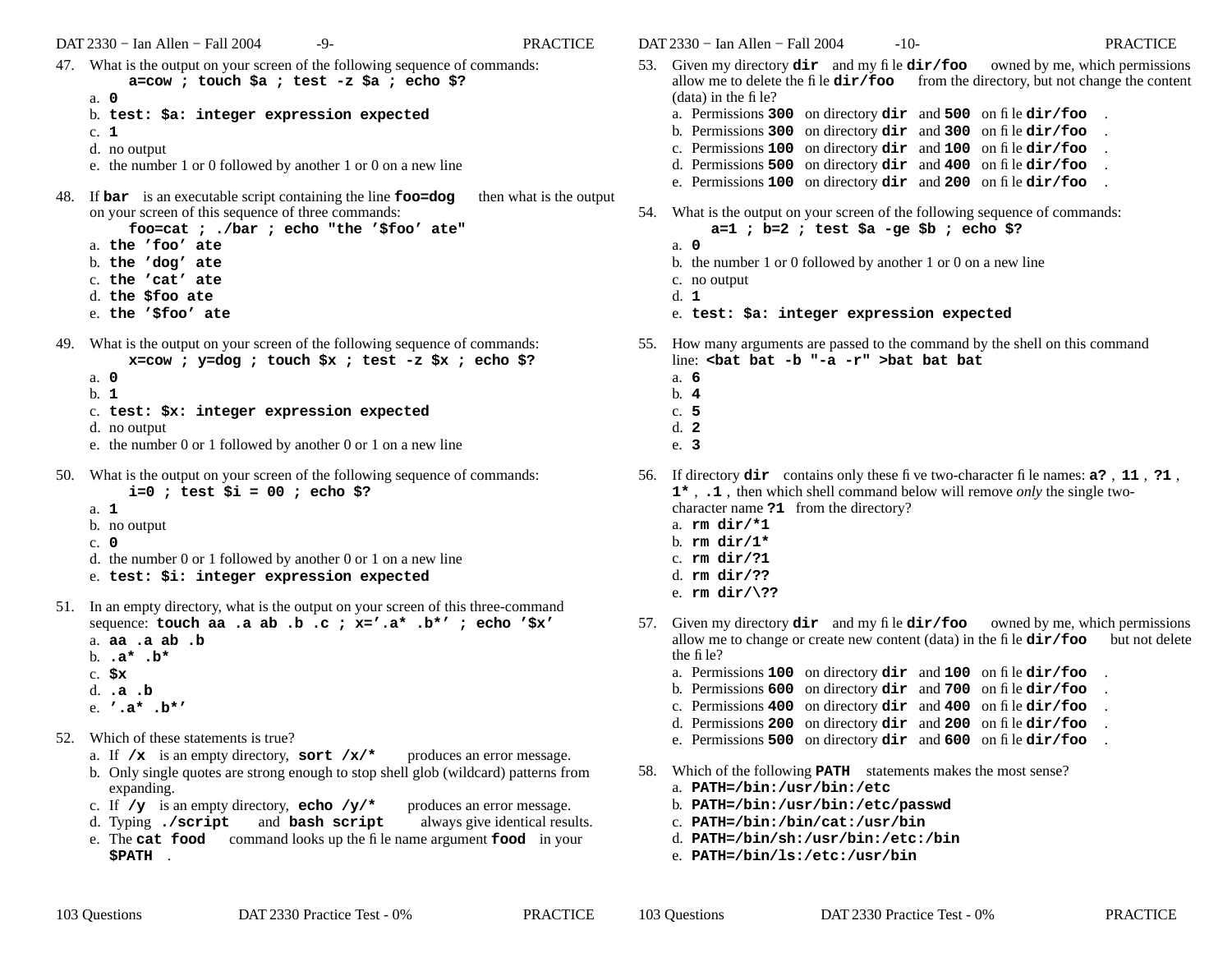DAT 2330 − Ian Allen − Fall 2004 -11- PRACTICE

a. **[ d og -ne cat ] && echo hi**

- b. **[dog -ne cat] || echo hi**
- c. **[!dog = cat] && echo hi**
- d. **[ d og = dog ] && echo hi**
- e. **[dog!=dog] || echo hi**
- 60. What minimal permissions must you have onadirectory to be able to execute successfully the command **ls** . from *inside* the directory?
	- a. **r--**
	- b. **--x**
	- c. **-wx**
	- d. **rw-**
	- e. **r-x**
- 61. If **x=5** and **y=5** , which command sequence correctly compares the two numbers as equal and prints **OK** ?
	- a. **if [ x = y ] ; then echo OK ; fi** b. **if [ \$x==\$y ] ; then echo OK ; fi** c. **if test \$x -eq \$y ; then echo OK ; fi** d. **if ( x == y ) ; then echo OK ; fi** e. **if test x -eq y ; then echo OK ; fi**
- 62. Which command sequence correctly searches for the **chars** and then prints **OK** if it is found inside the password file?
	- a. **grep chars >/etc/passwd && echo OK**
	- b. **grep chars </etc/passwd || echo OK**
	- c. grep chars **grep chars /etc/passwd || echo OK**
	- d. **grep chars </etc/passwd && echo OK**
	- e. **grep chars >/etc/passwd || echo OK**
- 63. What is the output on your screen of the following sequence of commands: **x=1 ; y=2 ; test \$x -le \$y ; echo \$?**
	- a. the number 0 or 1 followed by another 0 or 1 on a new line
	- b. **0**
	- c. **1**
	- d. no output
	- e. **test: \$x: integer expression expected**
- 64. If <sup>a</sup> shell script named **foo** contains the line:

**if [ "\$1" = '\$2' ] ; then echo SAME ; fi** then which of the following command lines will produce **SAME** as output?

- a. **./foo "bar" 'bar'**
- b. **./foo \$2 \$2**
- c. **./foo '\$2' bar**
- d. **./foo "\$1" '\$2'**
- e. **./foo bar bar**

DAT 2330 − Ian Allen − Fall 2004 -12- PRACTICE

- 65. Which command sequence below always outputs just the date only if the first argument is both not empty and a directory? a. **if [ -s && -d "\$1" ]; then date ; fi** b. **if [ "-s \$1" && "-d \$1" ]; then date ; fi** c. **if [ -s -a -d "\$1" ]; then date ; fi**
	- d. **if [ "\$1" -eq -f -a "\$1" -eq -d ]; then date ; fi**
	- e. **if [ -d "\$1" -a -s "\$1" ]; then date ; fi**
- 66. If file **foo** contains nine lines, each of which is the one-digit line number of the line in the file (**<sup>1</sup>** through **9** ), what is the output on your screen of this command: **cat foo foo | sort -r | head -4 | tail -1**
	- a. **5**b. **7**
	- c. **9**
	- d. **8**
	- e. **6**
- 67. If **a=cow** and **b=dog** then what is the output on your screen of the following sequence of **bash** commands: **if \$a = \$b ; then echo \$a ; fi**
	- a. **test: \$a: integer expression expected**
	- b. no output
	- c. **bash: cow: command not found**
	- d. **test: cow: integer expression expected**
	- e. **cow**
- 68. What is the output on your screen of this two-command sequence if run in a directory containing 888 files with names that are all the numbers from **<sup>1</sup>** to **888** inclusive: **cow="\*" ; echo '\$cow'**
	- a. **'\$cow'**
	- b. the file names **1** through **888** , surrounded by quotes
	- c. the file names **1** through **888**
	- d. **\***
	- e. **\$cow**
- 69. What is in the file named **file** after this command sequence: **echo a >x ; echo b >>x ; mv x y >file**
	- a. **a**
	- b. nothing **file** is empty no data
	- c. no such file (nonexistent file)
	- d. **a** followed by **b**
	- e. **b**
- 70. What is the output on your screen of this sequence of three shell commands: **umask 547 ; mkdir newdir ; ls -ld newdir**

- a. **d-w--w---- 1 me me 0 Feb 20 07:55 newdir**
- b. **d-w--wxrwx 1 me me 0 Feb 20 07:55 newdir**
- c. **dr-xr--rwx 1 me me 0 Feb 20 07:55 newdir**d. **d-w--wx--- 1 me me 0 Feb 20 07:55 newdir**
- e. **dr--r--rw- 1 me me 0 Feb 20 07:55 newdir**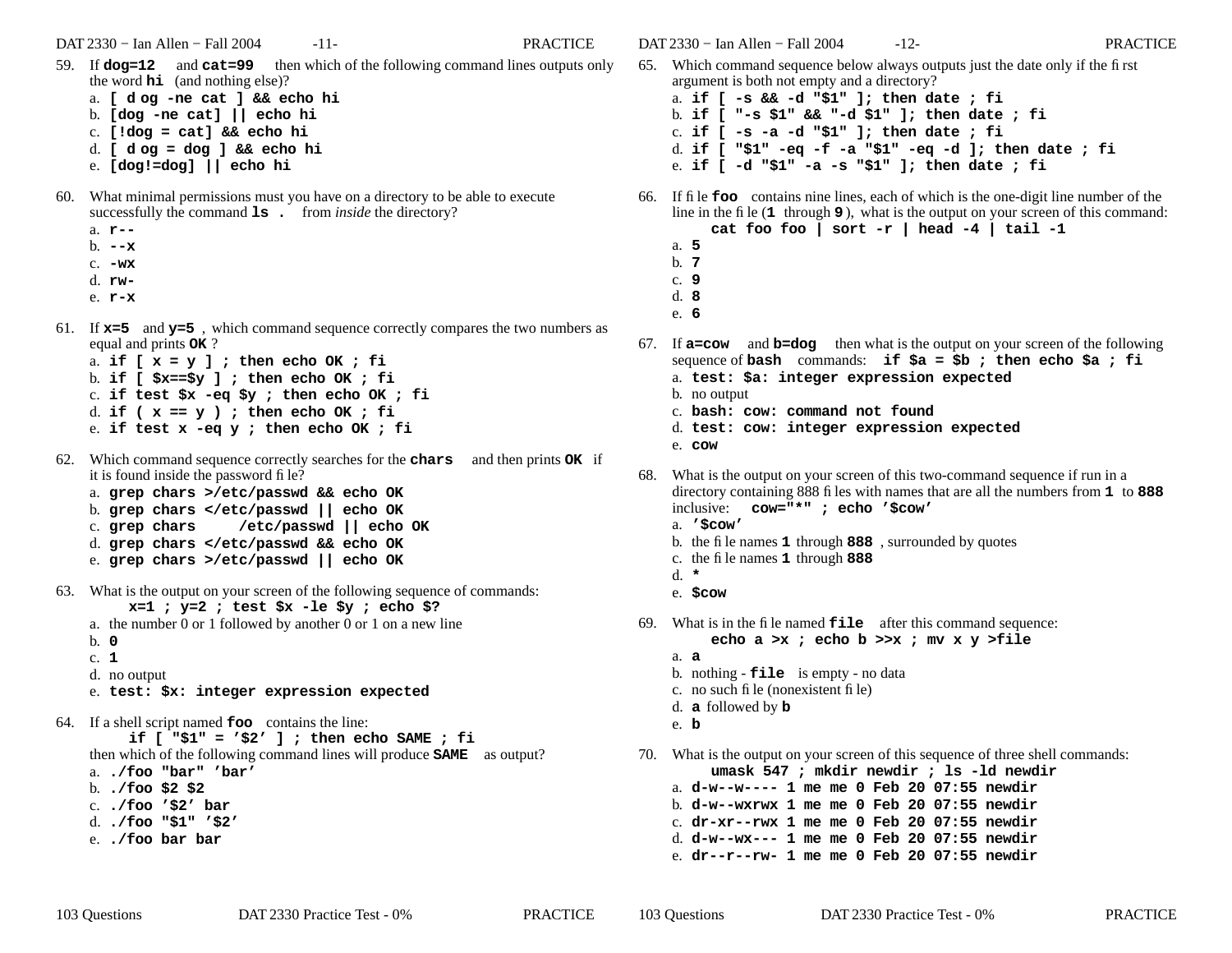DAT 2330 − Ian Allen − Fall 2004 -13- PRACTICE

- 71. What is the output on your screen of this command sequence: **echo dog >one ; echo cow | head -2 one** a. **cow**b. **dog** c. **cow** followed by **dog** d. an error message e. **dog** followed by **cow** 72. How many arguments and options are there to the command: **sort -r <infile**a. Two arguments, neither of which is an option. b. A file name starting with a dash and an **<infile** switch option argument. c. One command line argument containing one option name. d. Two arguments, one of which is a single option name and the other is a pathname. e. Three arguments, one of which contains an option and one is a pathname. 73. What is the output on your screen of the following sequence of commands: **date='October Monday' ; test date = date** a. **Mon Oct 27 17:01:38 EST 2003**b. no output c. **1**d. **0**e. **test: too many arguments** 74. What is the output on your screen of the following sequence of commands: **false && echo "linux rocks \$?"** a. **linux rocks 1** b. **linux rocks 0** c. no output d. **linux rocks 0**e. **linux rocks 1**75. If **foo** is a script containing the line **TERM=vt100 ; export TERM** , what is the output on your screen of the following sequence of commands: **TERM=linux ; ./foo ; echo \$TERM** a. **vt100**b. **foo**c. **\$TERM** d. **TERM**e. **linux**76. What is the output on your screen of this sequence of three shell commands: **umask 457 ; mkdir newdir ; ls -ld newdir** a. **d-w--w---- 2 me me 512 Oct 1 1:12 newdir**b. **d-wx-w---- 2 me me 512 Oct 1 1:12 newdir**c. **dr--r-xrwx 2 me me 512 Oct 1 1:12 newdir**d. **dr-xr-xrwx 2 me me 512 Oct 1 1:12 newdir**file?a. **2**b. **6**c. **4**d. **3**e. **5**e. **\$a**
	- e. **d-wx-w-rwx 2 me me 512 Oct 1 1:12 newdir**
- DAT 2330 − Ian Allen − Fall 2004 -14- PRACTICE77. What is the output on your screen of this sequence of three shell commands: **umask 674 ; touch newfile ; ls -l newfile** a. **---x----wx 1 me me 0 Feb 20 07:55 newfile**b. **--------w- 1 me me 0 Feb 20 07:55 newfile** c. **-rw-rwxr-- 1 me me 0 Feb 20 07:55 newfile**d. **--w--wxr-x 1 me me 0 Feb 20 07:55 newfile**e. **-rw-rw-r-- 1 me me 0 Feb 20 07:55 newfile**78. Which command sequence below outputs only lines 10-15 of the Unix password a. **tail -10 /etc/passwd | head -15 /etc/passwd**
	- b. **head -15 /etc/passwd | tail -5 /etc/passwd** c. **head -10 /etc/passwd | tail -5 /etc/passwd** d. **tail -15 /etc/passwd | head -5** e. **head -15 /etc/passwd | tail -6**
- 79. How many arguments are passed to the command by the shell on this command line: **<bar bar -b "-a" '-r' >bar bar bar**

- 80. In an empty directory, what is the shell output of these three commands: **touch xx .x xy .y xz ; a='x\* y\*' ; echo "\$a"**
	- a. **xx xy xz y\***
	- b. **<sup>x</sup>\* y\***
	- c. **xx xy**
	- d. **\*x \*y**
- 81. What is the output on your screen of the following sequence of commands: **cd /etc && echo "in \$(pwd)"**
	- a. **in \$(pwd)**
	- b. **in 0pwd)**
	- c. **in /etc**
	- d. **bash: cd: /etc: No such file or directory**
	- e. no output
- 82. Which line below puts the count of the number of lines in the password file into the variable **foo** ?
	- a. **foo=\$( cat -c /etc/passwd )**
	- b. **foo=\$( wc -l </etc/passwd )**
	- c. **foo=[ grep -c /etc/passwd ]**
	- d. **foo=[ cat -l /etc/passwd ]**
	- e. **foo=[ wc /etc/passwd | echo \$1 ]**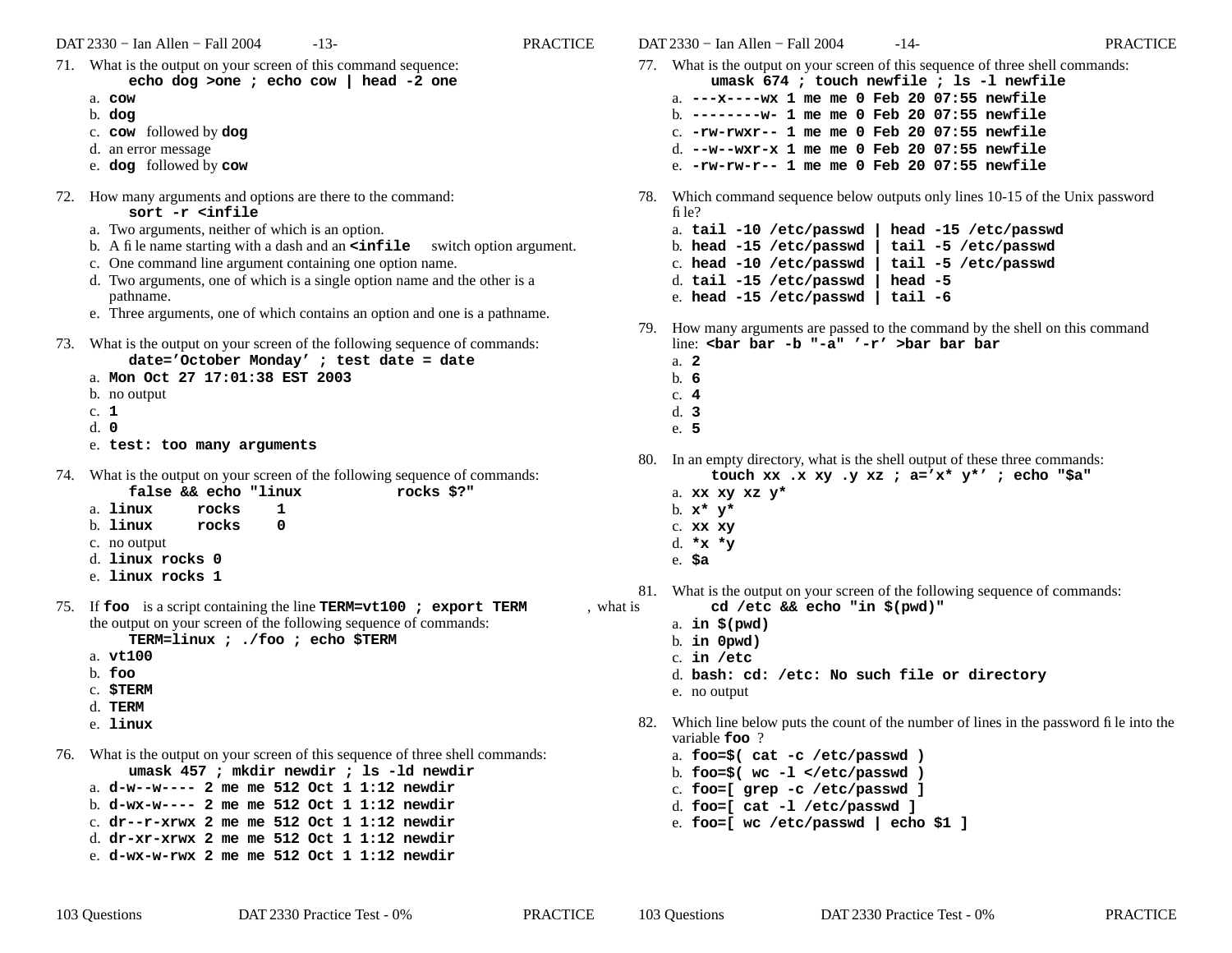DAT 2330 − Ian Allen − Fall 2004 -15- PRACTICE

- 83. Which command line displays the contents of the Unix **passwd** file one page at a time?
	- a. **less | /etc/passwd**
	- b. **/etc/passwd >less**
	- c. **cat /etc/passwd >less**
	- d. **less </etc/passwd**
	- e. **/etc/passwd | less**
- 84. If /etc/passwd is a file name, which of the following pathnames always leads to 90. the same file?
	- a. **/./../etc/./passwd**
	- b. **/etc/passwd/../..**
	- c. **././etc/passwd**
	- d. **/etc/passwd/./.**
	- e. **/etc/../../passwd**
- 85. If **a=1** and **b=1** , which command sequence correctly compares the two numbers as equal and prints **OK** ?
	- a. **if [ a = b ] ; then echo OK ; fi** b. **if ( a == b ) ; then echo OK ; fi** c. **if test a -eq b ; then echo OK ; fi** d. **if [ \$a==\$b ] ; then echo OK ; fi** e. **if [ \$a -eq \$b ] ; then echo OK ; fi**
- 86. Which of the command lines below can generate a non-empty file?
	- a. **ls /a/b >/a/b** b. **tr abc ABC </a/b >/a/b** c. **sort -r /a/b >/a/b** d. **grep -v /a/b /a/b >/a/b** e. **tail -5 /a/b >/a/b**
- 87. Which command line below allows programs in the current directory to execute without preceding the names with **./** ?
	- a. **\$PATH=/bin:./\$HOME**
	- b. **PATH=/bin:\$HOME:.**
	- c. **PATH = ./\$HOME:/bin**
	- d. **\$PATH=.:\$HOME:/bin**
	- e. **PATH = /bin:\$HOME:.**
- 88. If **a=cow** and **b=dog** then what is the output on your screen of the following sequence of commands:  $[\$a = c \text{ow } -a \$b = c \text{ow } ]$ ; echo \$?

a. **test: \$a: integer expression expected**

- b. no output
- c. **1**
- d. **0**
- e. the number 1 or 0 followed by another 1 or 0 on a new line

DAT 2330 − Ian Allen − Fall 2004 -16- PRACTICE89. What is the output on your screen of this two command sequence:

- **PATH=/bin/ls:/bin/cat:/bin/sh ; cat nosuchfile**
	- a. **bash: /bin/sh: No such file or directory** b. **ls: /bin/cat: command not found**
	- c. **cat: nosuchfile: No such file or directory**
	- d. **bash: /bin/ls: command not found**
	- e. **bash: cat: command not found**

Given the following command line: **read** xx yy zz which user keyboard input line below will assign the text **<sup>22</sup>** to the shell variable named **yy** ?

- a. **11,22,33**
- b. **11:22:33**
- c. **11;22;33** d. **xx=11 yy=22 zz=33**
- e. **11 22 33**
- 91. Which of the following VI/VIM key sequences will move the entire line on which the cursor resides to after the line that follows it (i.e. it would move line 5 to be line 6 and line 6 would become line 5)?
	- a. **:dp**
	- b. **DDp**
	- c. **ddp**
	- d. **ddP**
	- e. **DDP**
- 92. Which line below is most likely to be the beginning of an error message?
	- a. **echo 2<\$1 "... "**
	- b. **echo 2>\$1 "... "**
	- c. **echo 2>&1 "... "**
	- d. **echo 1<&2 "... "**
	- e. **echo 1>&2 "... "**
- 93. If file **/a** contains 20 lines, and file **/b** contains 30 lines, then how many lines are in file **/c** after this sequence of shell commands:

**sort /a /b >/c ; cat /a >>/b ; sort /c /b /a >/c**

- a. **120**
- b. **70**
- c. **80**
- d. **50**
- e. no lines (empty file)
- 94. What is the output on your screen of the following sequence of commands:
	- **x=1 ; touch x ; test ! -z \$x ; echo \$?**
	- a. **0**
	- b. no output
	- c. **test: \$x: integer expression expected**
	- d. the number 1 or 0 followed by another 1 or 0 on a new line
	- e. **1**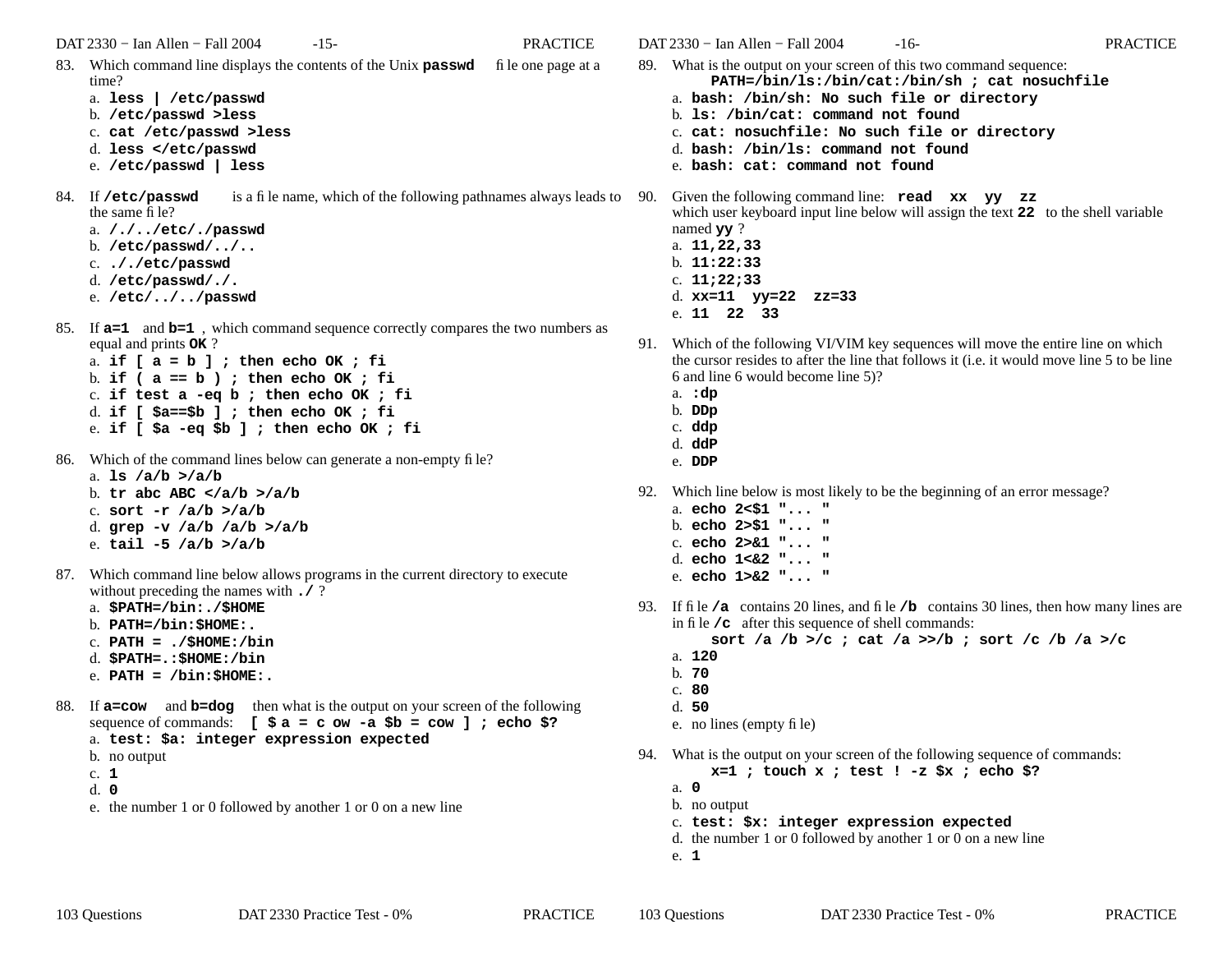- 95. What is the output on your screen of the following sequence of commands: **echo wc >wc ; wc wc >wc ; cat wc**
	- a. **113w c**
	- b. **000w c**
	- c. no output
	- d. **wc**
	- e. **112w c**
- 96. If **foo** were a file of text containing 50 different lines, what would be the output of this exact command line: **diff foo foo**
	- a. an error message because **diff** doesn't allow the same file name twice
	- b. the contents of file **foo** would be displayed
	- c. several lines, which are the lines that are different between the two files
	- d. no output
	- e. an error message because **diff** only allows one file name
- 97. If file **foo** contains nine lines, each of which is the one-digit line number of the line in the file (**<sup>1</sup>** through **9** ), what is the output on your screen of this command: **cat foo foo | cat | tail -4 | head -1**
	- a. **5**b. **7**c. **8**d. **6**
	- e. **9**
- 98. Which command sequence correctly searches for the **chars** and then prints **OK** if it is found inside the password file?
	- a. **if grep chars /etc/passwd ; then echo OK ; fi** b. **if test chars /etc/passwd ; then echo OK ; fi** c. **if [ grep chars /etc/passwd ] ; then echo OK ; fi** d. **if [ test chars /etc/passwd ] ; then echo OK ; fi**
	- e. **if test chars = /etc/passwd ; then echo OK ; fi**
- 99. What is the output on your screen of this sequence of three shell commands:

**echo x >abc ; ls >abc abc ; wc abc**

- a. no output b. **000a bc** c. **114a bc** d. **113a bc** e. **112a bc**
- 100. Which of these first lines will cause this executable file to be interpreted using the Bash shell?
	- a. **/bin/bash -u**
	- b. **#/bin/bash**
	- c. **!#/bin/bash -u**
	- d. **#!/bin/bash**
	- e. **!/bin/bash**

DAT 2330 − Ian Allen − Fall 2004 -18- PRACTICE

- 101. What is the output on your screen of the following sequence of commands:
	- **wc='one two' ; test wc = wc** a. no output
	- b. **0**c. **test: too many arguments** d. **1**
	- e. **128wc**
- 102. What is the output on your screen of the following sequence of commands: **x=0 ; test \$x ; echo \$?**
	- a. the number 0 or 1 followed by another 0 or 1 on a new line
	- b. **1**
	- c. no output
	- d. **test: \$x: integer expression expected**
	- e. **0**
- 103. Which command sequence correctly searches for the **chars** and then prints **OK** if it is found inside the password file?
	- a. **if grep chars </etc/passwd ; then echo OK ; fi**
	- b. **if test chars /etc/passwd ; then echo OK ; fi**
	- c. **if [ grep chars /etc/passwd ] ; then echo OK ; fi**
	- d. **if test chars = /etc/passwd ; then echo OK ; fi**
	- e. **if [ test chars /etc/passwd ] ; then echo OK ; fi**